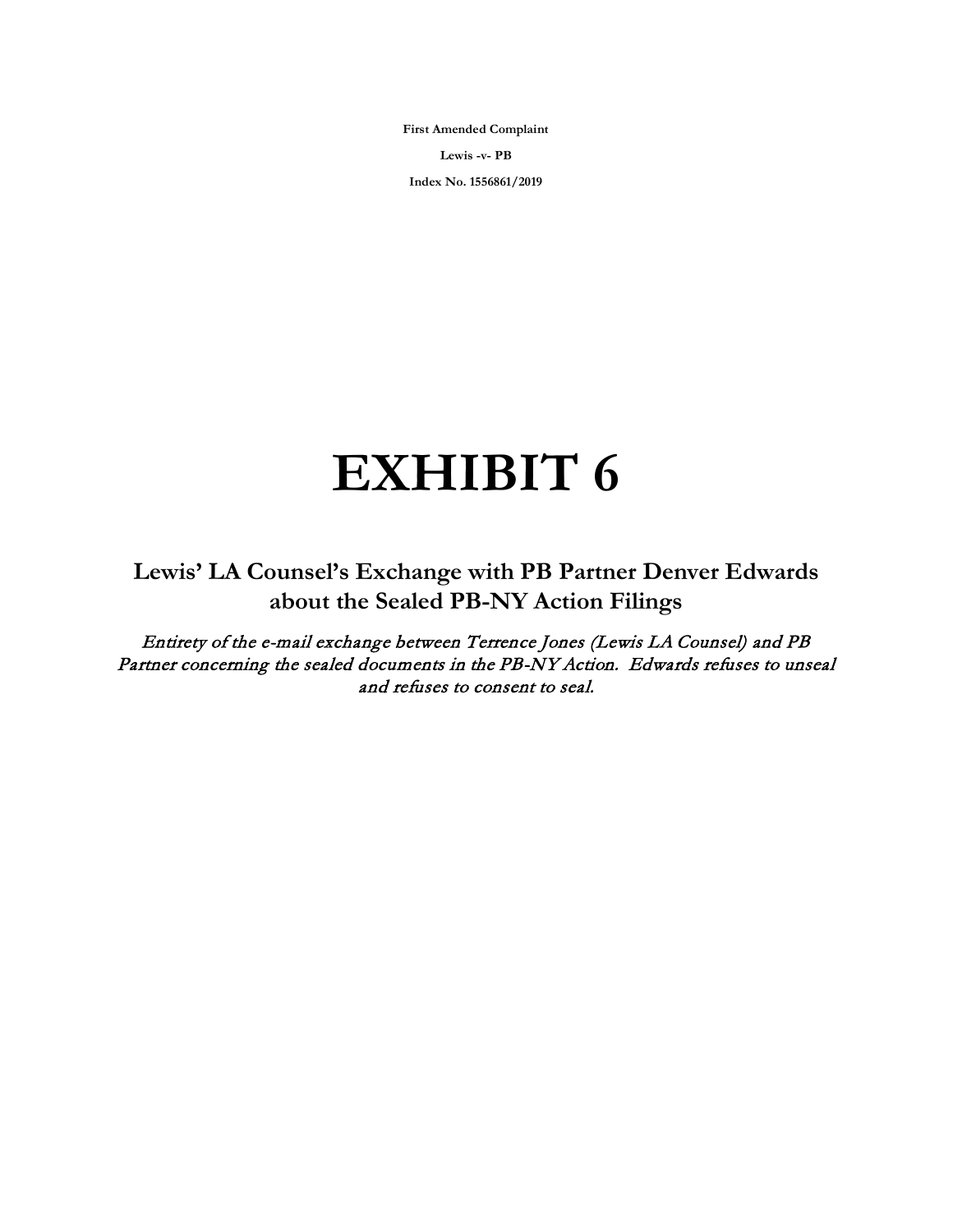## **Terrence@JonesOnLaw.com**

| From:    | Terrence@JonesOnLaw.com                                 |
|----------|---------------------------------------------------------|
| Sent:    | Thursday, August 29, 2019 5:33 AM                       |
| To:      | 'Denver Edwards'                                        |
| Subject: | RE: Pierce Bainbridge v. Don Lewis --- Sealed Documents |

Denver,

I got your voicemail and will try to connect with you today.

We can agree to disagree with respect to the sealed documents' relevance to the claims in the California action. But given your unwillingness to agree to unsealing them, then, are you agreeable to stipulating to the filing of the documents under seal in the California action as well?

Please let me know your position and, if you are agreeable, I will prepare an appropriate stipulation.

**Terrence** 

## **TERRENCE JONES**

Attorney at Law

The Law Office of Terrence Jones, APC 6737 Bright Avenue, Suite B6 Whittier, California 90601

213.863.4490 | Terrence@JonesOnLaw.com

www.JonesOnLaw.com



**From:** Denver Edwards <dedwards@piercebainbridge.com> **Sent:** Wednesday, August 28, 2019 4:33 PM **To:** Terrence Jones <terrence@jonesonlaw.com> **Subject:** RE: Pierce Bainbridge v. Don Lewis ‐‐‐ Sealed Documents

Terrence,

You know that the filing in NY has nothing to do with the CA complaint and vice versa. Your note offers no legal (or other) reason to unseal the NY pleadings when you have yet to file a responsive pleading. I'm willing to discuss further and hear your arguments – I've just left you a voicemail at your office – but, without more, I decline your invitation to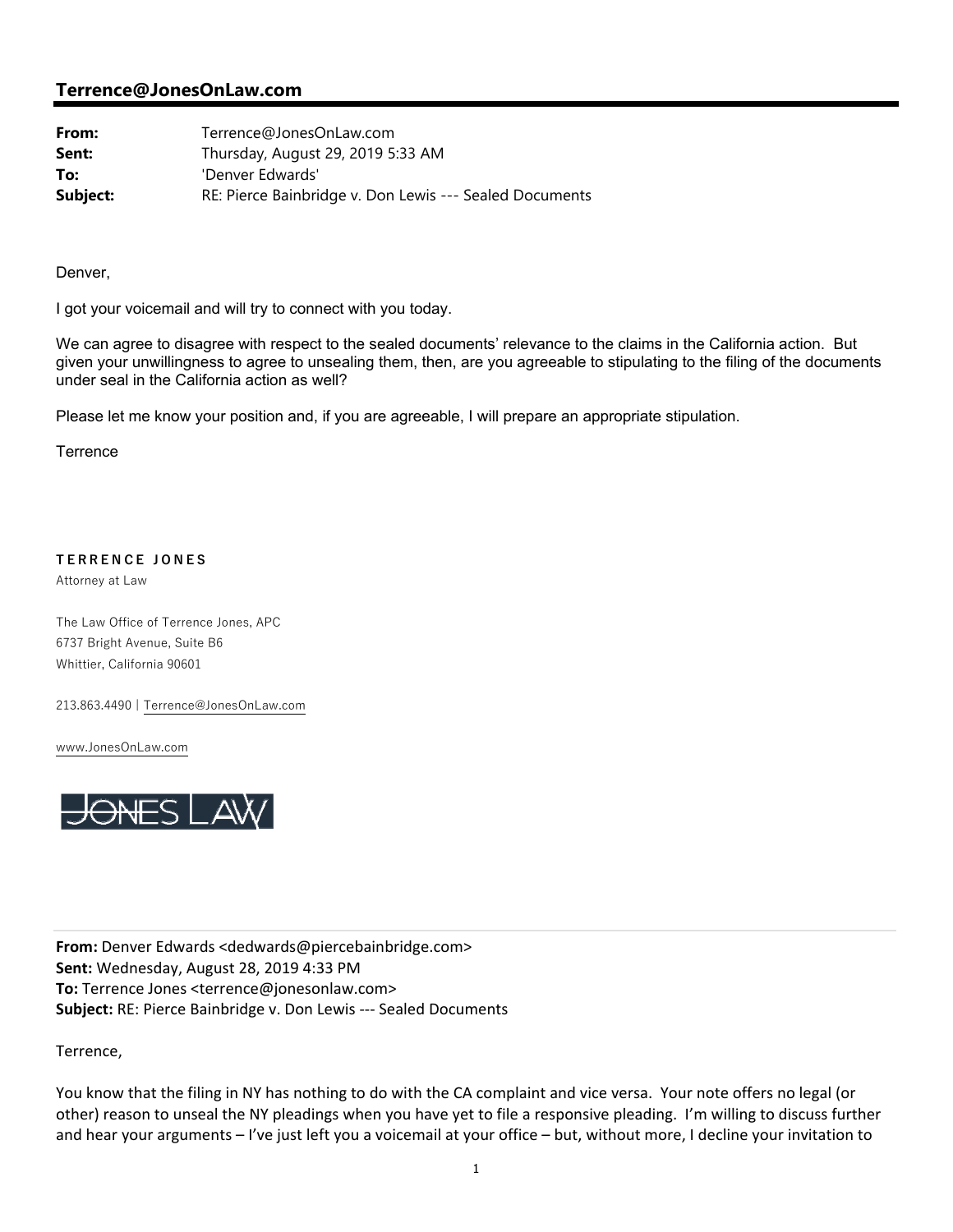unseal the NY pleadings. And as you must know your client sought to file a sur-reply in the NY litigation on the mistaken view that the court‐directed filing on August 21 contained blockbuster information. The court summarily denied his request. Take notice.

## **Denver G. Edwards,** Partner Pierce Bainbridge Beck Price & Hecht LLP

277 Park Avenue, 45th Floor New York, NY 10172 O: (646) 661-1665 C: (201) 306-1090 dedwards@piercebainbridge.com

**Boston | Cleveland | Los Angeles | New York | Washington, D.C.**

PIERCE BAINBRIDGE

This message, including attachments, is confidential and may contain information protected by the attorney‐client privilege or work product doctrine. If you are not the addressee, any disclosure, copying, distribution, or use of the contents of this message is prohibited. If you have received this email in error, please destroy it and notify me immediately.

**From:** Terrence Jones <terrence@jonesonlaw.com> **Sent:** Wednesday, August 28, 2019 5:45 PM **To:** Denver Edwards <dedwards@piercebainbridge.com> **Subject:** Pierce Bainbridge v. Don Lewis ‐‐‐ Sealed Documents

Denver,

As you know, last week, on August 21, 2018, we learned for the first time—from a reporter—about the papers Pierce Bainbridge filed under seal against Mr. Lewis in New York at 12:00 a.m. on May 15, 2019. We have reviewed the papers, and there is substantial overlap with PB's public complaint in Los Angeles. Accordingly, we believe there is no reason, nor any "basis" for the papers to remain sealed; particularly the information that is already public. We are therefore seeking PB's consent to a joint request to unseal the papers. Other than the previously undisclosed items from the Putney investigation report about the false accuser, this is not a close call. If we do not receive your consent by close of business tomorrow, Thursday August 29, we will assume you have rejected our request and will seek ex parte relief.

**Terrence** 

**TERRENCE JONES**

Attorney at Law

The Law Office of Terrence Jones, APC 6737 Bright Avenue, Suite B6 Whittier, California 90601

213.863.4490 | Terrence@JonesOnLaw.com